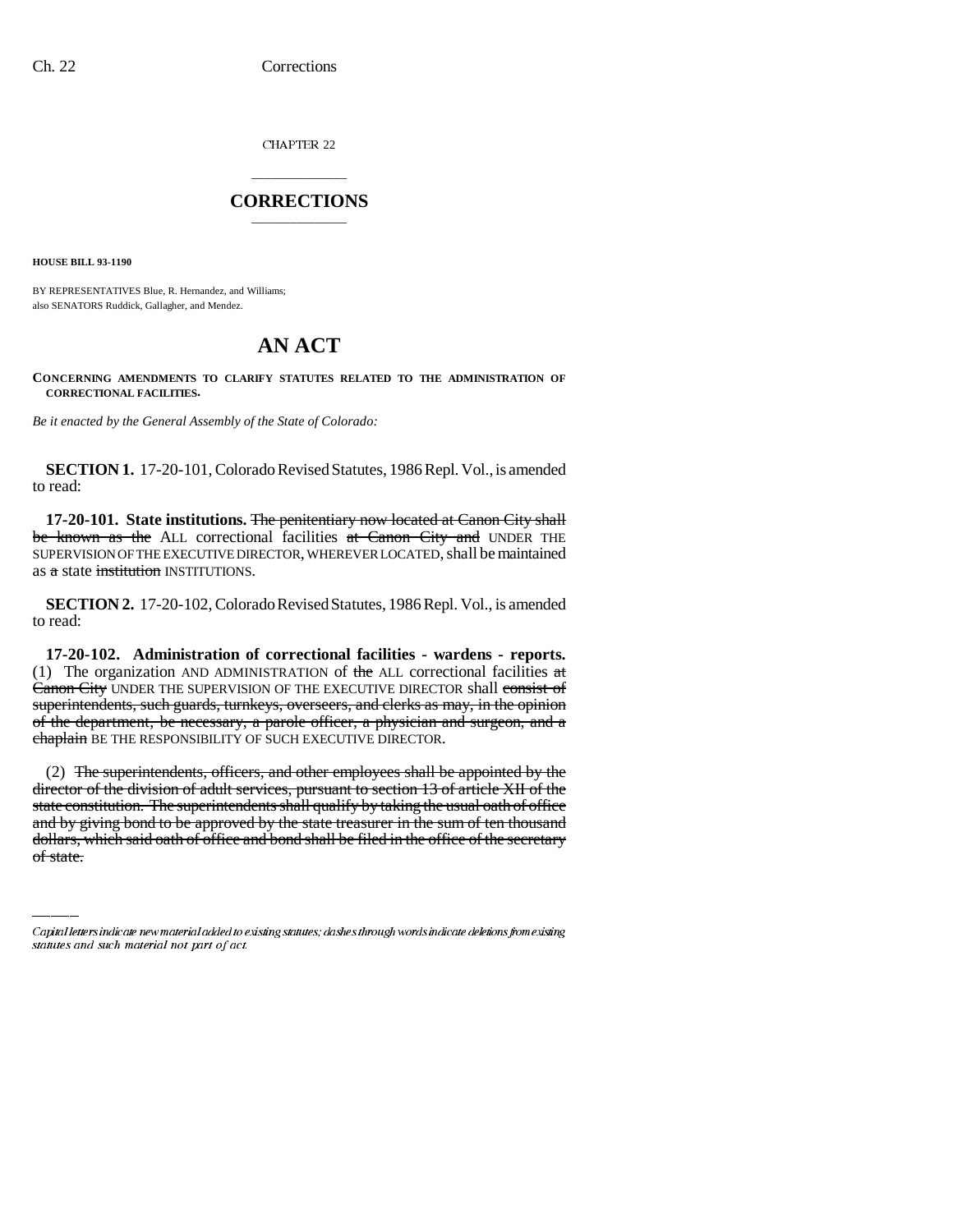#### Corrections Ch. 22

(3) The superintendents WARDENS OF CORRECTIONAL FACILITIES shall report to the director of the division of adult services SUCH PERSONS AS THE EXECUTIVE DIRECTOR DESIGNATES at such times and on such matters as said THE EXECUTIVE director may require. Publications of the ALL correctional facilities at Canon City UNDER THE SUPERVISION OF THE EXECUTIVE DIRECTOR WHICH ARE INTENDED TO BE circulated in quantity outside such facilities are subject to the approval and control of the executive director.

**SECTION 3.** 17-20-103, Colorado Revised Statutes, 1986 Repl. Vol., is amended to read:

**17-20-103. Wardens and others - conservators of peace.** The superintendents WARDENS of the ALL correctional facilities at Canon City UNDER THE SUPERVISION OF THE EXECUTIVE DIRECTOR and their assistants, the guards and keepers THE STAFF OF SUCH CORRECTIONAL FACILITIES, shall be conservators of the peace and as such have the power to arrest or cause to be arrested, with or without process, upon any grounds owned or leased by this state and used by the SUCH correctional facilities, at Canon City, all persons who break the peace or are found upon said grounds violating any criminal law of this state and to take such persons before any court of competent jurisdiction for trial.

**SECTION 4.** 17-20-113, Colorado Revised Statutes, 1986 Repl. Vol., is repealed as follows:

**17-20-113. Behavior certificate - citizenship.** If a convict passes the entire period of his sentence without any violation of the rules and regulations, he is entitled to a certificate thereof from the superintendents, endorsed by the department, and on presenting it to the governor he shall be restored to citizenship.

**SECTION 5.** 17-20-114, Colorado Revised Statutes, 1986 Repl. Vol., is repealed as follows:

**17-20-114. Federal prisoners - others.** Convicts sentenced to hard labor in the correctional facilities at Canon City for life or any term of time by any court of the United States held within this state shall be received into the prison by the superintendents thereof, when delivered by the authority of the United States, and there kept in pursuance of their sentences. All persons convicted of any crime punishable by death who are pardoned on condition of being imprisoned either for life or for a term of years shall be imprisoned in the correctional facilities at Canon City. All persons imprisoned or confined in the correctional facilities at Canon City shall be subject to the rules and regulations thereof.

**SECTION 6.** 17-20-115, Colorado Revised Statutes, 1986 Repl. Vol., is amended to read:

**17-20-115. Persons to perform labor.** All persons convicted of ANY crime and confined in the ANY STATE correctional facilities at Canon City under the laws of this state, except such as are precluded by the terms of the judgment of conviction, shall perform labor under such rules and regulations as may be prescribed by the department.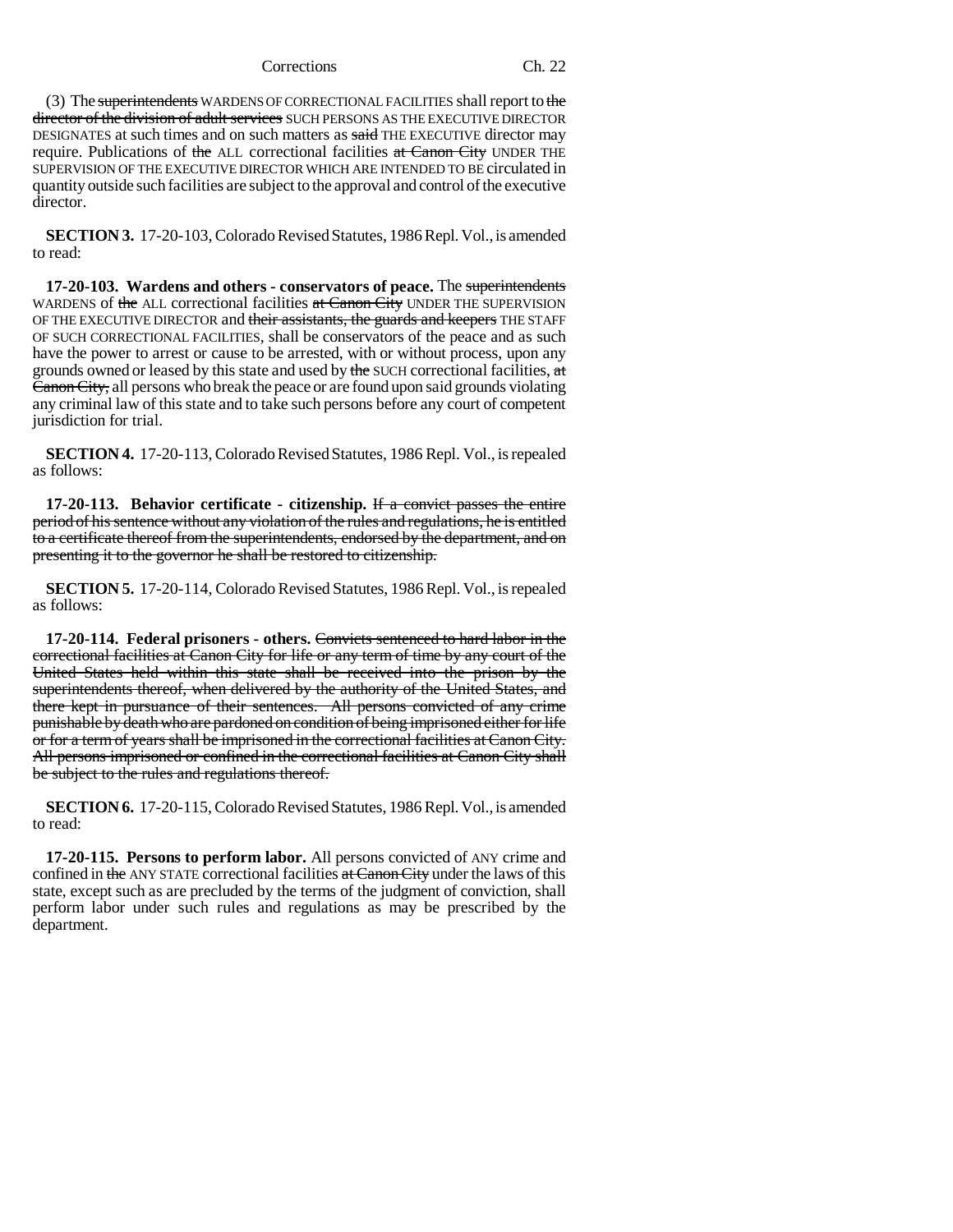### Ch. 22 Corrections

**SECTION 7.** 17-20-116, Colorado Revised Statutes, 1986 Repl. Vol., is amended to read:

**17-20-116. County or municipal roadwork.** Upon written request of a majority of the board of county commissioners of any county in this state and the order of the department, the superintendents WARDENS of the ANY STATE correctional facilities at Canon City FACILITY shall detail such convicts INMATES as are specified in such order, not exceeding the number specified in said written request, to work upon such public roads and highways of the state or of such county or upon such streets and alleys of any municipality within such county as are designated in the written request of said county commissioners. Such county shall pay all additional expenses of guarding said convicts INMATES while working upon said public roads and highways within such county and shall furnish all tools and materials necessary in the performance of said work. When said work is done within the limits of any municipality within such county, the municipality where said work is done shall likewise pay all additional expenses of guarding such convicts INMATES while performing said work and shall furnish all necessary material used in said work.

**SECTION 8.** 17-20-117, Colorado Revised Statutes, 1986 Repl. Vol., is amended to read:

**17-20-117. Labor of inmates - earnings.** Every able-bodied offender INMATE shall be put to and kept at the work most suitable to his SUCH INMATE'S capacity and most advantageous to the people of this state. The earnings of such offender INMATE, after deducting a sufficient amount thereof to pay and satisfy the cost of maintenance and retention, shall be given to the family of such offender INMATE or his THE INMATE'S dependents, if any, but, if there are none, the same shall be accumulated and paid to such offender INMATE upon discharge from the STATE correctional facilities. at Canon City. Inmates who work in the department of corrections shall not be entitled to any right, benefit, or privilege applicable to employees of the state of Colorado.

**SECTION 9.** 17-20-122, Colorado Revised Statutes, 1986 Repl. Vol., is amended to read:

**17-20-122. Justification of officer.** If a convict AN INMATE sentenced to the ANY STATE correctional facilities at Canon City FACILITY resists the authority of any officer or refuses to obey his ANY OFFICER'S lawful commands, it is the duty of such officer immediately to enforce obedience by the use of such weapons or other aid as may be effectual. If in so doing any convict INMATE thus resisting is wounded or killed by such officer or his SUCH OFFICER'S assistants, they are SUCH USE OF FORCE IS justified and ANY OFFICER USING SUCH FORCE shall be held guiltless; but such officer shall not be excused for using greater force than the emergency of the case demands.

**SECTION 10.** 17-20-123, Colorado Revised Statutes, 1986 Repl. Vol., is amended to read:

**17-20-123. Insurrection - duty of citizens.** It is the duty of all the officers and other citizens of the state, by every means in their power, to suppress any insurrection among the convicts INMATES sentenced to the ANY correctional facilities at Canon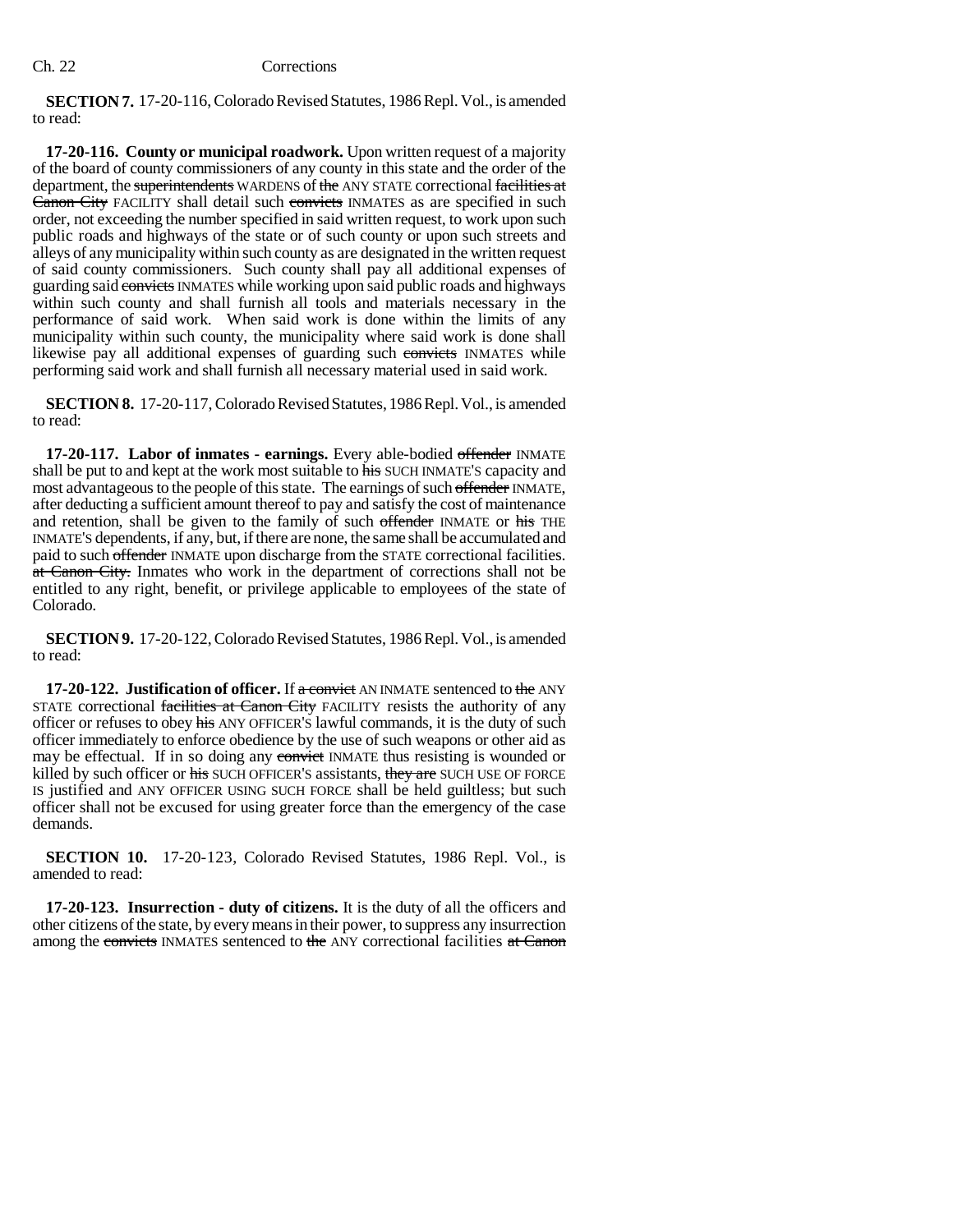#### Corrections Ch. 22

City UNDER THE SUPERVISION OF THE EXECUTIVE DIRECTOR and to prevent the escape or rescue of any such convict INMATE therefrom, or from any other legal confinement, or from any person in whose legal custody they SUCH INMATE may be. If, in so doing or in arresting any convict INMATE who may have escaped, such officer or other person wounds or kills such convict INMATE or other person aiding or assisting such convict INMATE, he SUCH OFFICER OR OTHER PERSON shall be justified and held guiltless; but such officer or eitizen OTHER PERSON shall not be excused for using greater force than the emergency of the case demands.

**SECTION 11.** 17-20-124, Colorado Revised Statutes, 1986 Repl. Vol., is amended to read:

**17-20-124. Visitors at correctional facilities.** The following persons are authorized to visit the ANY correctional facilities at Canon City UNDER THE SUPERVISION OF THE EXECUTIVE DIRECTOR at pleasure: The governor, AND the judges of the supreme court, court of appeals, and district courts. and all regular officiating ministers of the gospel. No other persons shall be permitted to go within the walls of the prison A CORRECTIONAL FACILITY where convicts INMATES are confined, except by special permission of the superintendents WARDEN.

**SECTION 12.** 17-20-125, Colorado Revised Statutes, 1986 Repl. Vol., is repealed as follows:

**17-20-125. Revolving fund.** There is hereby created, out of the convict's earning fund of the correctional facilities at Canon City a revolving fund of twenty-five thousand dollars, which said revolving fund shall be available for the use of the correctional facilities at Canon City.

**SECTION 13.** Article 20 of title 17, Colorado Revised Statutes, 1986 Repl. Vol., is amended BY THE ADDITION OF THE FOLLOWING NEW SECTIONS to read:

**17-20-126. Correctional facilities for women.** ALL FEMALES SENTENCED TO THE CUSTODY OF THE EXECUTIVE DIRECTOR OF THE DEPARTMENT OF CORRECTIONS SHALL SERVE THE SENTENCES IMPOSED UPON SUCH PERSONS IN THE CORRECTIONAL FACILITIES APPROPRIATE FOR THE CONFINEMENT OF FEMALE INMATES AS DIRECTED BY THE EXECUTIVE DIRECTOR.

**17-20-127. Canteen and library fund created - receipts - disbursements.** (1) THERE IS HEREBY CREATED IN THE STATE TREASURY A FUND TO BE KNOWN AS THE CANTEEN AND LIBRARY FUND, WHICH FUND SHALL BE USED TO ESTABLISH A CANTEEN FOR THE USE AND BENEFIT OF THE INMATES OF COLORADO STATE CORRECTIONAL FACILITIES. THE REVENUES DERIVED FROM SUCH CANTEEN ARE APPROPRIATED FOR THE PURPOSES SET FORTH IN SUBSECTION (2) OF THIS SECTION. SAID CANTEEN SHALL BE MANAGED UNDER RULES AND REGULATIONS PRESCRIBED BY THE EXECUTIVE DIRECTOR, PURSUANT TO THE ADMINISTRATIVE PROCEDURES ACT, AND IT SHALL NOT BE OPERATED IN ANY MANNER FOR THE PERSONAL PROFIT OF ANY EMPLOYEES OF THE DEPARTMENT OF CORRECTIONS OR ANY INMATES OF COLORADO STATE CORRECTIONAL FACILITIES.

(2) ITEMS IN THE CANTEEN MAY BE SOLD TO THE INMATES AT A REASONABLE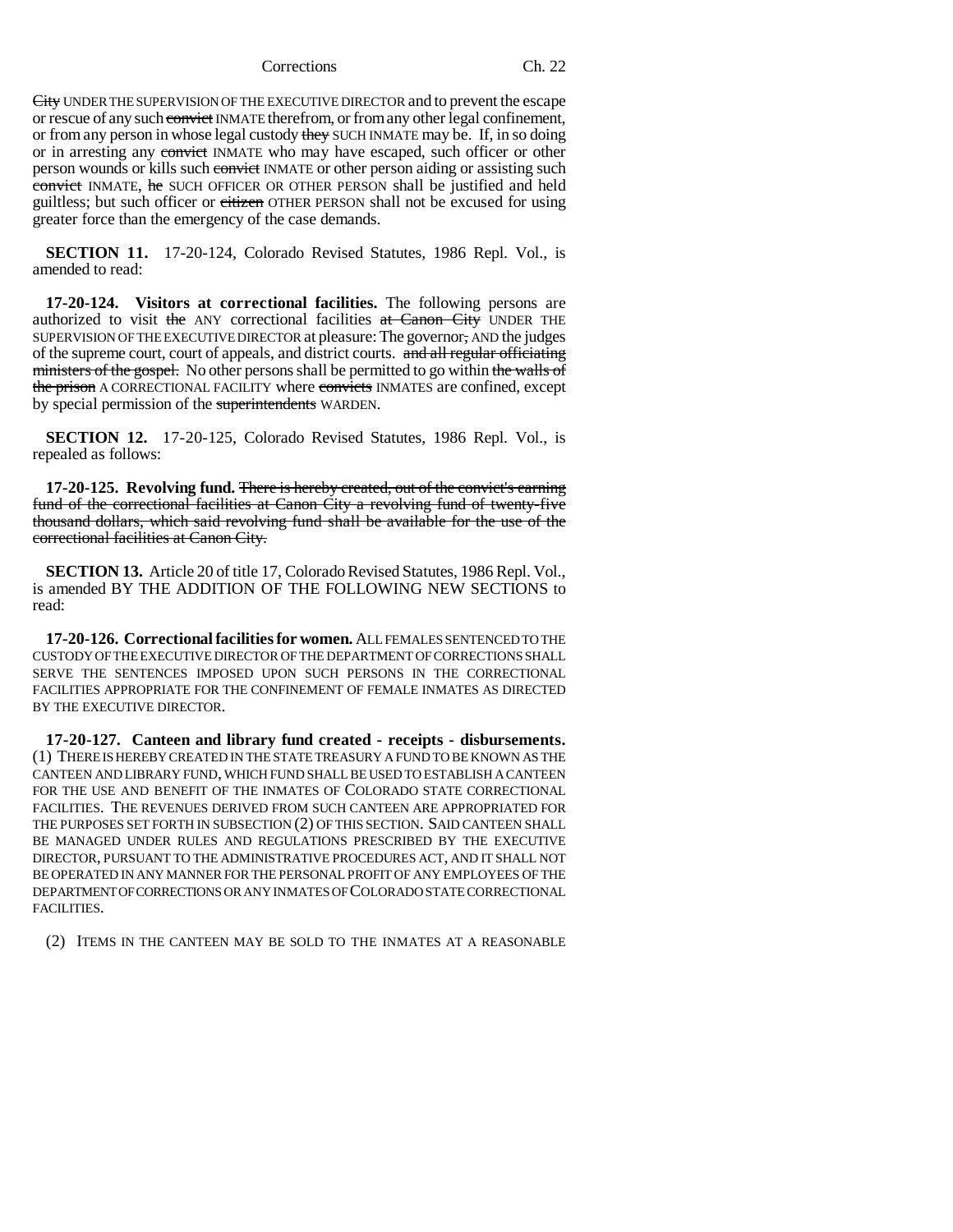### Ch. 22 Corrections

PROFIT. SUCH PROFIT SHALL BE SUFFICIENT TO FUND ALL EXPENSES OF THE CANTEEN INCLUDING THE COST OF SERVICES OF EMPLOYEES ACTUALLY EMPLOYED IN THE CANTEEN. ANY PROFITS ARISING FROM THE OPERATION OF THE CANTEEN SHALL BE DEPOSITED IN THE CANTEEN AND LIBRARY FUND AND SHALL BE USED TO PURCHASE EDUCATIONAL AND RECREATIONAL SUPPLIES AND EQUIPMENT AND TO SUPPLEMENT DIRECT INMATE NEEDS.

**SECTION 14.** 16-11-301 (2), Colorado Revised Statutes, 1986 Repl. Vol., is amended to read:

**16-11-301. Sentences - commitments - correctional facilities - county jail age limit.** (2) Unless otherwise provided in the "Colorado Children's Code", title 19, C.R.S., a defendant convicted of a crime which may be punished by imprisonment in a county jail may be sentenced to a correctional facility other than the STATE correctional facilities, at Canon City, if at the time of sentencing he THE DEFENDANT is sixteen years of age or older but under the age of twenty-one years, and if, in the opinion of the court, rehabilitation of the person convicted can best be obtained by such a sentence, and if it also appears to the court that the best interests of the person and of the public and the ends of justice would thereby be served.

**SECTION 15.** 16-11-308 (2), Colorado Revised Statutes, 1986 Repl. Vol., is amended to read:

**16-11-308. Custody of department of corrections - procedure.** (2) Any person sentenced pursuant to subsection (1) of this section shall initially be confined in the diagnostic center, as defined in section 17-40-101 (1.5), C.R.S., to undergo evaluation and diagnosis to determine whether he SUCH PERSON should be confined in a correctional facility or any other state institution, or whether he SUCH PERSON should participate in a rehabilitation program as provided by law; except that no person subject to the provisions of section 16-11-301 (2) shall serve his SUCH PERSON'S sentence in the ANY STATE correctional facility at Canon City FACILITY.

**SECTION 16.** 17-1-105 (1) (c), Colorado Revised Statutes, 1986 Repl. Vol., is amended to read:

**17-1-105. Powers of executive director.** (1) The executive director shall have and exercise:

(c) The authority to enter into contracts and agreements with other jurisdictions, including other states, the federal government, and political subdivisions of this state, for the confinement and maintenance at the women's correctional institution in Canon City IN STATE CORRECTIONAL FACILITIES of female offenders INMATES sentenced to imprisonment by the courts of such other jurisdictions. The executive director shall notify the appropriate authorities of other jurisdictions, as he THE EXECUTIVE DIRECTOR deems appropriate, of the availability of space at the women's IN STATE correctional institution FACILITIES for the confinement and maintenance of female offenders INMATES from other jurisdictions.

**SECTION 17.** 17-25-101 (2), Colorado Revised Statutes, 1986 Repl. Vol., is amended to read: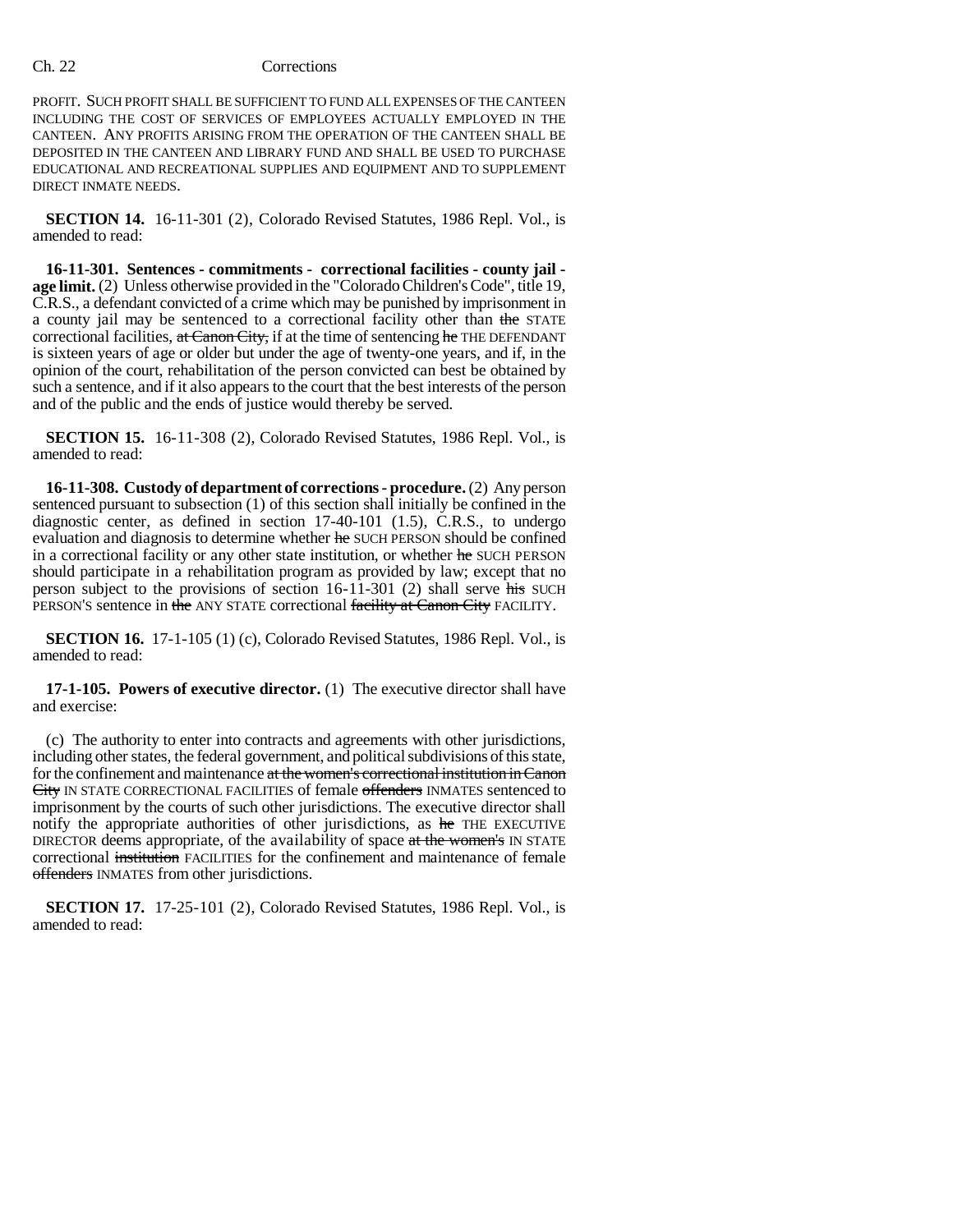**17-25-101. Definitions.** As used in this article, unless the context otherwise requires:

(2) "Minimum security facility" means a facility which has at least one physical **barrier between offenders and freedom and is designed and operated to protect the** public from least security risk offenders INMATES and is operated by the department for adult felony offenders INMATES committed to the custody of the executive director of the department and includes but is not limited to Camp George West THE COLORADO CORRECTIONAL CENTER at Golden, the Rifle conservation camp CORRECTIONAL CENTER at Rifle, AND the Roubideau conservation camp DELTA CORRECTIONAL CENTER at Delta, but does not include any community correctional facility as defined in section 17-27-102 (1). Such facility shall have a less restrictive setting than the correctional facilities at Canon City and the correctional facilities at Buena Vista and a more restrictive setting than a community correctional facility as defined in section 17-27-102 (1).

**SECTION 18.** 17-27-106 (1), Colorado Revised Statutes, 1986 Repl. Vol., is amended to read:

**17-27-106. Authority of the department to operate community correctional facilities and programs or to contract for such services.** (1) The executive director may establish programs and facilities as an alternative or as a supplement to the STATE correctional facilities at Canon City and at Buena Vista for the custody, control, care, and treatment of offenders. For those state facilities designed for community correctional programs, the department shall obtain approval of the appropriate unit of local government, which shall hold a public hearing thereon prior to any such grant of approval.

**SECTION 19.** 18-1-105 (1) (c), Colorado Revised Statutes, 1986 Repl. Vol., is amended to read:

**18-1-105. Felonies classified - presumptive penalties.** (1) (c) Except as otherwise provided by statute, felonies are punishable by imprisonment in the ANY correctional facilities at Canon City FACILITY UNDER THE SUPERVISION OF THE EXECUTIVE DIRECTOR OF THE DEPARTMENT OF CORRECTIONS. Nothing in this section shall limit the authority granted in part 1 of article 13 of title 16, C.R.S., to increase sentences for habitual criminals. Nothing in this section shall limit the authority granted in part 2 of article 13 of title 16, C.R.S., to commit sex offenders to the department of corrections for an indeterminate term. Nothing in this section shall limit the authority granted in section 18-4-202.1 for increased sentences for habitual burglary offenders.

**SECTION 20.** 18-1-106 (1), Colorado Revised Statutes, 1986 Repl. Vol., as amended, is amended to read:

**18-1-106. Misdemeanors classified - penalties.** (1) Misdemeanors are divided into three classes which are distinguished from one another by the following penalties which are authorized upon conviction except as provided in subsection  $(1.5)$  of this section:

**Class Minimum Sentence Maximum Sentence**